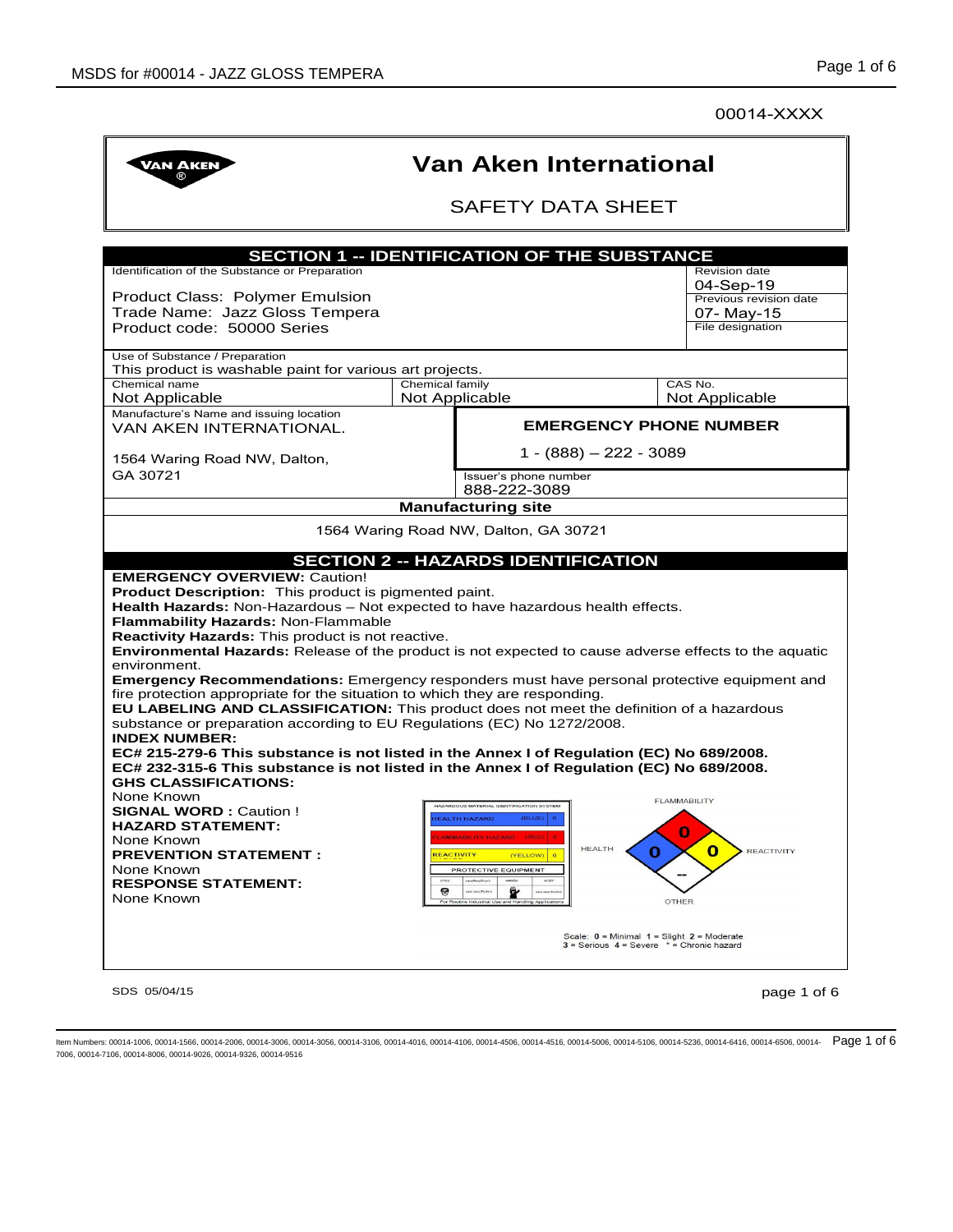| <b>VAN AKEN</b>                                                                                                                                     |                                                                                                                                                                                                              |                                        |                          | <b>Van Aken International</b>                                                          |                     |  |
|-----------------------------------------------------------------------------------------------------------------------------------------------------|--------------------------------------------------------------------------------------------------------------------------------------------------------------------------------------------------------------|----------------------------------------|--------------------------|----------------------------------------------------------------------------------------|---------------------|--|
|                                                                                                                                                     |                                                                                                                                                                                                              |                                        | <b>SAFETY DATA SHEET</b> |                                                                                        |                     |  |
| Material: JAZZ GLOSS TEMPERA, 50000                                                                                                                 |                                                                                                                                                                                                              |                                        |                          |                                                                                        | Version: 1          |  |
|                                                                                                                                                     |                                                                                                                                                                                                              |                                        |                          |                                                                                        |                     |  |
| <b>HEALTH EFFECTS OR RISKS FROM EXPOSURE:</b><br><b>ACUTE HEALTH HAZARDS:</b>                                                                       |                                                                                                                                                                                                              |                                        |                          |                                                                                        |                     |  |
| EYES: Not expected to be a hazard, however contact may cause irritation with temporary redness.                                                     |                                                                                                                                                                                                              |                                        |                          |                                                                                        |                     |  |
| SKIN: Not expected to cause irritation or other health effects.                                                                                     |                                                                                                                                                                                                              |                                        |                          |                                                                                        |                     |  |
| <b>INHALATION:</b> Not expected to cause irritation to respiratory system.                                                                          |                                                                                                                                                                                                              |                                        |                          |                                                                                        |                     |  |
| <b>INGESTION:</b> Exposure is unlikely. This product can cause gastrointestinal irritation.<br><b>POTENTIAL CHRONIC HEALTH EFFECTS: None known.</b> |                                                                                                                                                                                                              |                                        |                          |                                                                                        |                     |  |
| <b>AGGRAVATION OF PRE-EXISTING CONDITIONS: None known</b>                                                                                           |                                                                                                                                                                                                              |                                        |                          |                                                                                        |                     |  |
| <b>CHRONIC:</b> This product does not contain any ingredient designated by IARC, NTP, ACGIH or OSHA as                                              |                                                                                                                                                                                                              |                                        |                          |                                                                                        |                     |  |
| probable or suspected human carcinogens.                                                                                                            |                                                                                                                                                                                                              |                                        |                          |                                                                                        |                     |  |
|                                                                                                                                                     |                                                                                                                                                                                                              |                                        |                          |                                                                                        |                     |  |
|                                                                                                                                                     |                                                                                                                                                                                                              |                                        |                          | <b>SECTION 3 - COMPOSITION / INFORMATION ON INGREDIENTS</b>                            |                     |  |
| <b>Hazardous Ingredients:</b>                                                                                                                       | WT%                                                                                                                                                                                                          | CAS#                                   | <b>EINECS#</b>           | <b>Hazard</b><br><b>Classification</b>                                                 | <b>Risk Phrases</b> |  |
| <b>Proprietary Mixture</b>                                                                                                                          | 100%                                                                                                                                                                                                         | Proprietary                            | Proprietary              | <b>Not Classified</b>                                                                  | None                |  |
| Balance of other ingredients are non-hazardous or less than 1%                                                                                      |                                                                                                                                                                                                              |                                        |                          |                                                                                        | None                |  |
| in concentration (or 0.1% for carcinogens, reproductive toxins, or<br>respiratory sensitizers).                                                     |                                                                                                                                                                                                              |                                        |                          |                                                                                        |                     |  |
| NOTE: ALL WHMIS required information is included in appropriate sections based on the ANSI Z400.1-2004 format. This product                         |                                                                                                                                                                                                              |                                        |                          |                                                                                        |                     |  |
|                                                                                                                                                     | has been classified in accordance with the hazard criteria of the CPR and the MSDS contains all the information required by the<br>CPR, EU Directives and the Japanese Industrial Standard JIS Z 7250: 2000. |                                        |                          |                                                                                        |                     |  |
|                                                                                                                                                     |                                                                                                                                                                                                              |                                        |                          |                                                                                        |                     |  |
|                                                                                                                                                     |                                                                                                                                                                                                              | <b>SECTION 4 -- FIRST AID MEASURES</b> |                          |                                                                                        |                     |  |
| <b>EYES</b>                                                                                                                                         |                                                                                                                                                                                                              |                                        |                          | If material contacts the eye, immediately flush eyes with plenty of water for at least |                     |  |
|                                                                                                                                                     | 15 minutes, while holding eyelids open. GET MEDICAL ATTENTION IF                                                                                                                                             |                                        |                          |                                                                                        |                     |  |
| <b>SKIN</b>                                                                                                                                         | <b>IRRITATION CONTINUES.</b><br>Wash affected area with plenty of soap and water. GET MEDICAL ATTENTION IF                                                                                                   |                                        |                          |                                                                                        |                     |  |
|                                                                                                                                                     |                                                                                                                                                                                                              | <b>IRRITATION OCCURRS OR PERSISTS</b>  |                          |                                                                                        |                     |  |
| <b>INHALATION</b>                                                                                                                                   |                                                                                                                                                                                                              |                                        |                          | If breathing becomes difficult remove victim to fresh air and provide oxygen if        |                     |  |
|                                                                                                                                                     | breathing is difficult. If not breathing, give artificial respiration, preferably mouth to<br>mouth. GET MEDICAL ATTENTION.                                                                                  |                                        |                          |                                                                                        |                     |  |
| <b>INGESTION</b>                                                                                                                                    |                                                                                                                                                                                                              |                                        |                          | If ingested, get immediate medical attention. Do not induce vomiting unless            |                     |  |
|                                                                                                                                                     |                                                                                                                                                                                                              |                                        |                          | instructed to do so by medical personnel. Never give anything by mouth to a victim     |                     |  |
| who is unconscious or is having convulsions.                                                                                                        |                                                                                                                                                                                                              |                                        |                          |                                                                                        |                     |  |
| NOTES TO PHYSICIAN: Treat symptoms and eliminate overexposure.<br><b>SECTION 5 -- FIRE FIGHTING MEASURES</b>                                        |                                                                                                                                                                                                              |                                        |                          |                                                                                        |                     |  |
|                                                                                                                                                     |                                                                                                                                                                                                              |                                        |                          |                                                                                        |                     |  |
| <b>FLASH POINT: Non-Flammable</b>                                                                                                                   |                                                                                                                                                                                                              |                                        |                          |                                                                                        |                     |  |
| <b>AUTOIGNITION TEMPERATURE: Not Applicable</b>                                                                                                     |                                                                                                                                                                                                              |                                        |                          |                                                                                        |                     |  |
| FLAMMABLE LIMITS (in air by volume, %): Lower NA Upper NA                                                                                           |                                                                                                                                                                                                              |                                        |                          |                                                                                        |                     |  |
| FIRE EXTINGUISHING MATERIALS: Use fire extinguishing methods listed below:                                                                          |                                                                                                                                                                                                              |                                        |                          |                                                                                        |                     |  |
| Water Spray: Yes<br>Carbon Dioxide: Yes<br>Foam: Yes<br>Dry Chemical: Yes                                                                           |                                                                                                                                                                                                              |                                        |                          |                                                                                        |                     |  |
| Halon: Yes<br>Other: Any "C" Class                                                                                                                  |                                                                                                                                                                                                              |                                        |                          |                                                                                        |                     |  |
| <b>UNUSUAL FIRE AND EXPLOSION HAZARDS: None known</b>                                                                                               |                                                                                                                                                                                                              |                                        |                          |                                                                                        |                     |  |
| Explosion Sensitivity to Mechanical Impact: No                                                                                                      |                                                                                                                                                                                                              |                                        |                          |                                                                                        |                     |  |
| Explosion Sensitivity to Static Discharge: No<br><b>SPECIAL FIRE-FIGHTING PROCEDURES: Incipient fire responders should wear eye protection.</b>     |                                                                                                                                                                                                              |                                        |                          |                                                                                        |                     |  |
| Structural firefighters must wear Self-Contained Breathing Apparatus and full protective equipment.                                                 |                                                                                                                                                                                                              |                                        |                          |                                                                                        |                     |  |
|                                                                                                                                                     |                                                                                                                                                                                                              |                                        |                          |                                                                                        |                     |  |
|                                                                                                                                                     |                                                                                                                                                                                                              |                                        |                          |                                                                                        |                     |  |

SDS 05/07/15 page 2 of 6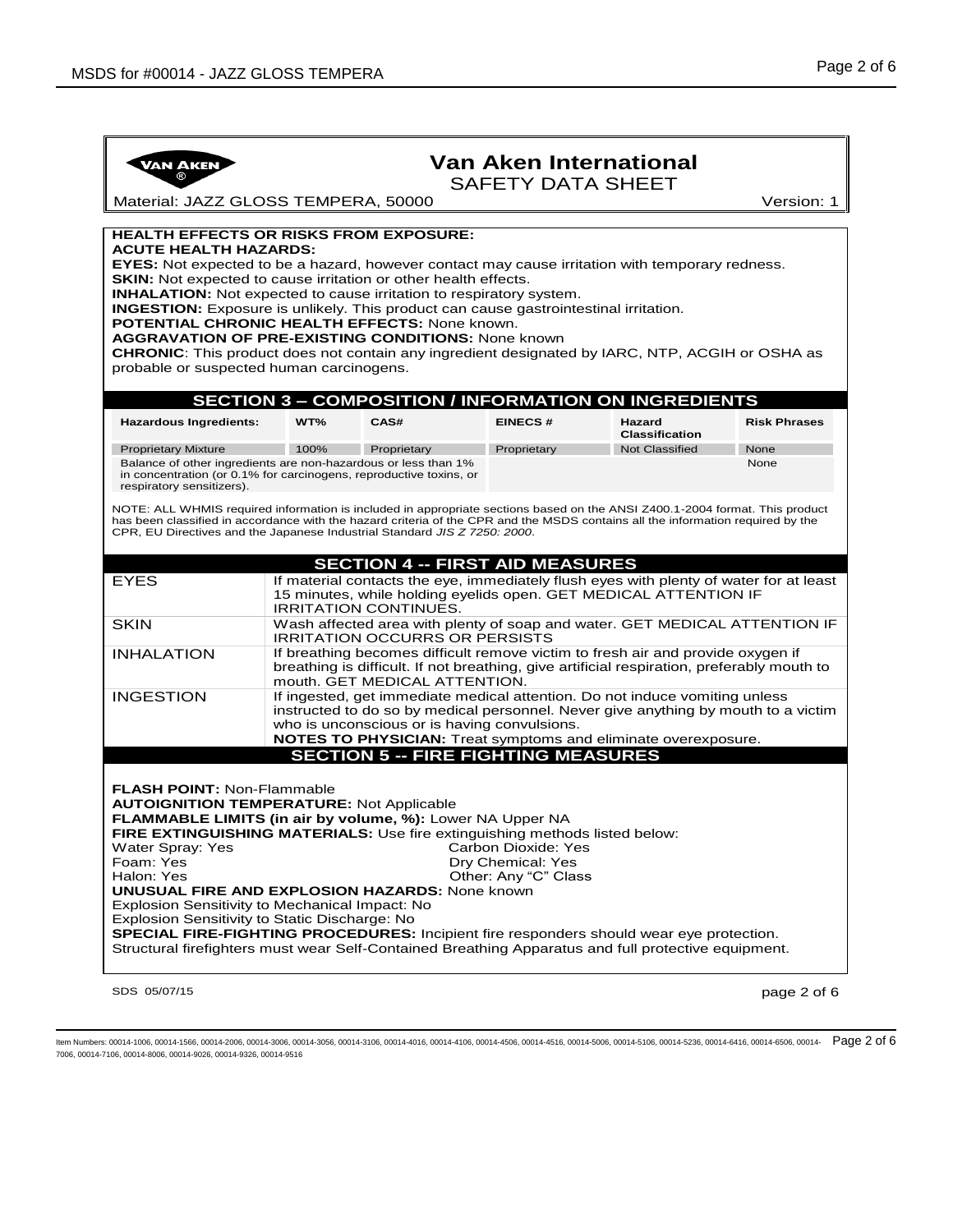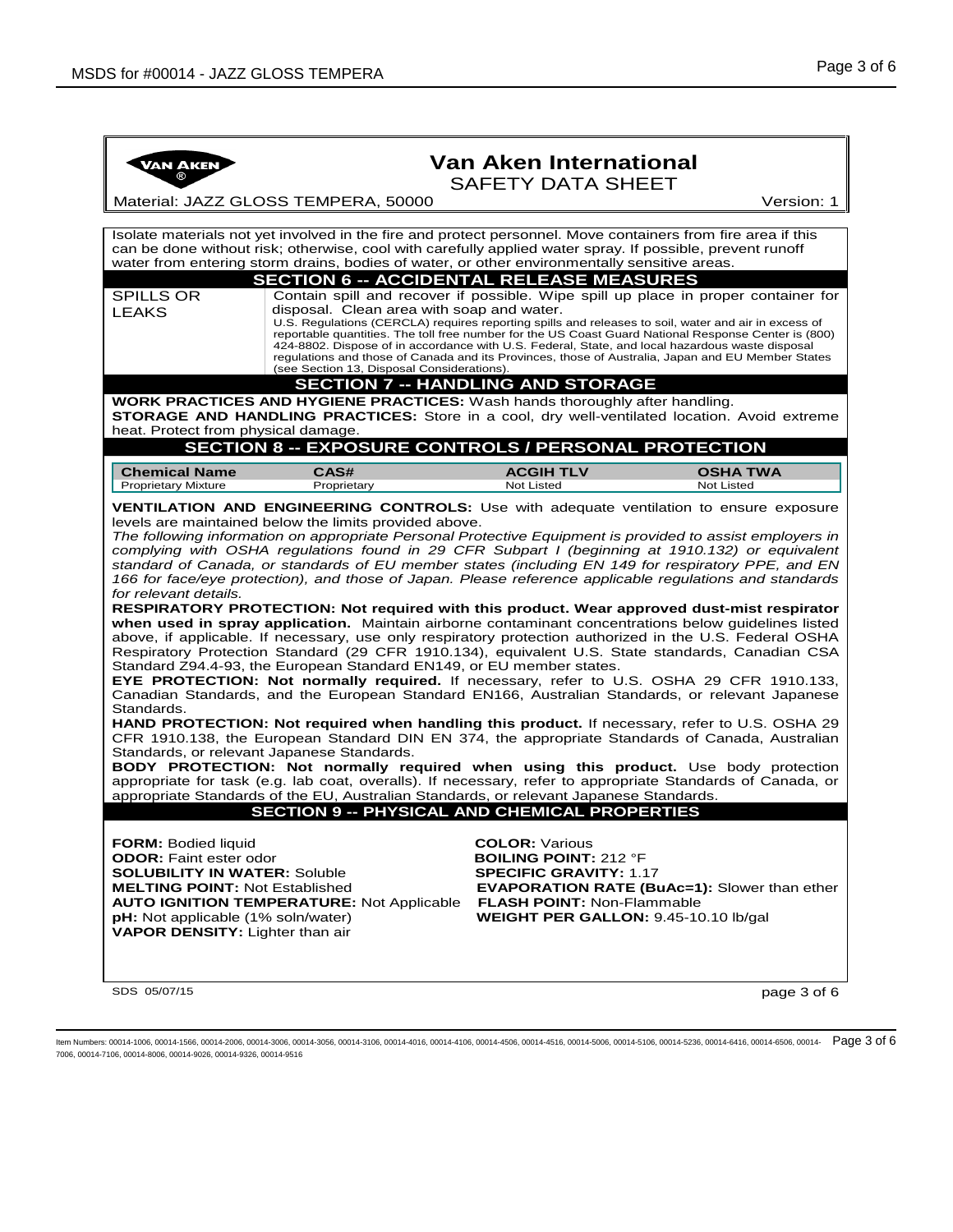| <b>Van Aken International</b><br><b>VAN AKEN</b><br><b>SAFETY DATA SHEET</b><br>Material: JAZZ GLOSS TEMPERA, 50000<br>Version: 1<br><b>SECTION 10 -- STABILITY AND REACTIVITY</b><br>If no. which conditions?<br>Chemical stability<br>YES [X]<br>NO I 1<br>Compatibility with other<br>If NO, which ones?<br>substances<br>YES [X]<br>NO I<br>Reactivity, and under what conditions<br>STABLE; conditions to avoid: extreme heat<br>Hazardous decomposition products<br><b>NONE</b><br><b>SECTION 11 -- TOXICOLOGICAL INFORMATION</b>                                                                                                                                                                                                                                                                                                                                                                                                                                                                                                                                                                                                                                                                                                                                                                                                                                                                                                                   |  |  |  |  |  |
|-----------------------------------------------------------------------------------------------------------------------------------------------------------------------------------------------------------------------------------------------------------------------------------------------------------------------------------------------------------------------------------------------------------------------------------------------------------------------------------------------------------------------------------------------------------------------------------------------------------------------------------------------------------------------------------------------------------------------------------------------------------------------------------------------------------------------------------------------------------------------------------------------------------------------------------------------------------------------------------------------------------------------------------------------------------------------------------------------------------------------------------------------------------------------------------------------------------------------------------------------------------------------------------------------------------------------------------------------------------------------------------------------------------------------------------------------------------|--|--|--|--|--|
|                                                                                                                                                                                                                                                                                                                                                                                                                                                                                                                                                                                                                                                                                                                                                                                                                                                                                                                                                                                                                                                                                                                                                                                                                                                                                                                                                                                                                                                           |  |  |  |  |  |
|                                                                                                                                                                                                                                                                                                                                                                                                                                                                                                                                                                                                                                                                                                                                                                                                                                                                                                                                                                                                                                                                                                                                                                                                                                                                                                                                                                                                                                                           |  |  |  |  |  |
|                                                                                                                                                                                                                                                                                                                                                                                                                                                                                                                                                                                                                                                                                                                                                                                                                                                                                                                                                                                                                                                                                                                                                                                                                                                                                                                                                                                                                                                           |  |  |  |  |  |
|                                                                                                                                                                                                                                                                                                                                                                                                                                                                                                                                                                                                                                                                                                                                                                                                                                                                                                                                                                                                                                                                                                                                                                                                                                                                                                                                                                                                                                                           |  |  |  |  |  |
|                                                                                                                                                                                                                                                                                                                                                                                                                                                                                                                                                                                                                                                                                                                                                                                                                                                                                                                                                                                                                                                                                                                                                                                                                                                                                                                                                                                                                                                           |  |  |  |  |  |
|                                                                                                                                                                                                                                                                                                                                                                                                                                                                                                                                                                                                                                                                                                                                                                                                                                                                                                                                                                                                                                                                                                                                                                                                                                                                                                                                                                                                                                                           |  |  |  |  |  |
|                                                                                                                                                                                                                                                                                                                                                                                                                                                                                                                                                                                                                                                                                                                                                                                                                                                                                                                                                                                                                                                                                                                                                                                                                                                                                                                                                                                                                                                           |  |  |  |  |  |
|                                                                                                                                                                                                                                                                                                                                                                                                                                                                                                                                                                                                                                                                                                                                                                                                                                                                                                                                                                                                                                                                                                                                                                                                                                                                                                                                                                                                                                                           |  |  |  |  |  |
|                                                                                                                                                                                                                                                                                                                                                                                                                                                                                                                                                                                                                                                                                                                                                                                                                                                                                                                                                                                                                                                                                                                                                                                                                                                                                                                                                                                                                                                           |  |  |  |  |  |
|                                                                                                                                                                                                                                                                                                                                                                                                                                                                                                                                                                                                                                                                                                                                                                                                                                                                                                                                                                                                                                                                                                                                                                                                                                                                                                                                                                                                                                                           |  |  |  |  |  |
| <b>TOXICITY DATA:</b>                                                                                                                                                                                                                                                                                                                                                                                                                                                                                                                                                                                                                                                                                                                                                                                                                                                                                                                                                                                                                                                                                                                                                                                                                                                                                                                                                                                                                                     |  |  |  |  |  |
| Art Materials Act, LHAMA regulations (16 CFR 1500.14(B)(8), or the Federal Hazardous Substances Act.<br>These products are classified as NOT being toxic, corrosive, skin/eye irritants, or a strong sensitizer as<br>defined in 16 CFR 1500.3(b)(5), and 1500.3(b)(7) – (9) of the Federal Hazardous Substances Act. These<br>product(s) do not require labeling under the Safe Drinking Water and Toxic Enforcement Act of 1986<br>(Proposition 65). These products do not contain hazardous substances when evaluated under ASTM<br>F963.8.2 of the Standard Consumer Safety Specification for Toy Safety. This evaluation is in accord with<br>the 1984 CPSC Policy Statement on Animal Testing. Conducted by a board certified toxicologist as<br>defined by 16 CFR 14(B)(8). A completed a review of this product(s) under Canada's Hazardous Products<br>Act, including CCCR-2001, Hazardous Products (Toys) Regulations and Surface Coating Materials<br>Regulations. No restrictions, labeling or special packaging are required. Specifically, this product is not<br>considered a toxic hazard, sensitizer, irritant or corrosive substance as described in CHPA c.r.c., c.931<br>sections 10 and 11 and no materials described in section 14 are used in this product and does not contain<br>a toxic substance, corrosive substance, irritant or sensitizer as defined in CHPA-2001 R.S. c. H-3<br>schedule I part II, item 13 (p) $\&$ (q). |  |  |  |  |  |
| <b>CARCINOGENIC EFFECTS:</b><br>Mutagenic effects:<br>Not available.<br>Teratogenic effects:<br>Not available.                                                                                                                                                                                                                                                                                                                                                                                                                                                                                                                                                                                                                                                                                                                                                                                                                                                                                                                                                                                                                                                                                                                                                                                                                                                                                                                                            |  |  |  |  |  |
| <b>Cancer Lists</b><br>---NTP Carcinogen---<br>Ingredient<br><b>Known</b><br>Anticipated<br><b>IARC Category</b>                                                                                                                                                                                                                                                                                                                                                                                                                                                                                                                                                                                                                                                                                                                                                                                                                                                                                                                                                                                                                                                                                                                                                                                                                                                                                                                                          |  |  |  |  |  |
| All Ingredients<br>No.<br>No.<br><b>None</b>                                                                                                                                                                                                                                                                                                                                                                                                                                                                                                                                                                                                                                                                                                                                                                                                                                                                                                                                                                                                                                                                                                                                                                                                                                                                                                                                                                                                              |  |  |  |  |  |
| <b>SECTION 12 -- ECOLOGICAL INFORMATION</b>                                                                                                                                                                                                                                                                                                                                                                                                                                                                                                                                                                                                                                                                                                                                                                                                                                                                                                                                                                                                                                                                                                                                                                                                                                                                                                                                                                                                               |  |  |  |  |  |
| ALL WORK PRACTICES MUST BE AIMED AT ELIMINATING ENVIRONMENTAL CONTAMINATION.<br><b>ENVIRONMENTAL FATE: No Data Available</b><br>Oxygen Demand Data: No data available<br><b>ENVIRONMENTAL TOXICITY:</b><br>Acute Aquatic Effects Data: No data available<br><b>SECTION 13 -- DISPOSAL CONSIDERATIONS</b><br><b>PREPARING WASTES FOR DISPOSAL:</b> Waste disposal must be in accordance with appropriate U.S.                                                                                                                                                                                                                                                                                                                                                                                                                                                                                                                                                                                                                                                                                                                                                                                                                                                                                                                                                                                                                                              |  |  |  |  |  |
| Federal, State, and local regulations, those of Canada, Australia, EU Member States and Japan.<br>SDS 05/07/15<br>page 4 of 6                                                                                                                                                                                                                                                                                                                                                                                                                                                                                                                                                                                                                                                                                                                                                                                                                                                                                                                                                                                                                                                                                                                                                                                                                                                                                                                             |  |  |  |  |  |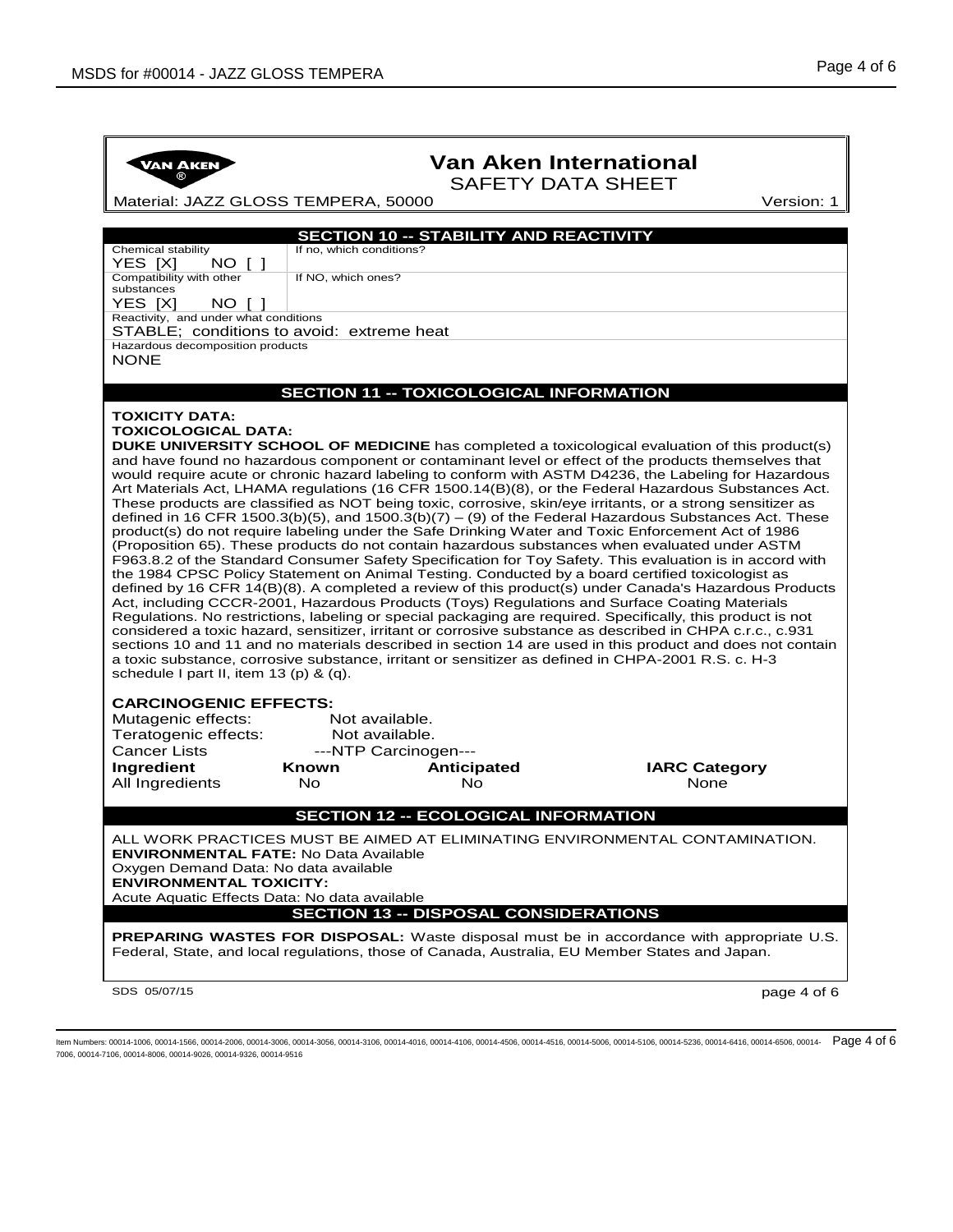

## **Van Aken International**

SAFETY DATA SHEET

Material: JAZZ GLOSS TEMPERA, 50000 Version: 1

 $\mathsf{SDS}\ 05/07/15$  page 5 of 6 **SECTION 14 -- TRANSPORT INFORMATION** US DOT, IATA, IMO, ADR: **U.S. DEPARTMENT OF TRANSPORTATION (DOT) SHIPPING REGULATIONS:** This product is classified (per 49 CFR 172.101) by the U.S. Department of Transportation, as follows. **PROPER SHIPPING NAME:** NON-REGULATED MATERIAL **HAZARD CLASS NUMBER and DESCRIPTION:**  $N_A$ <br>**(in identification number**) **UN IDENTIFICATION NUMBER: PACKING GROUP:** NA **DOT LABEL(S) REQUIRED:** Nor<br>**NORTH AMERICAN EMERGENCY RESPONSE GUIDEBOOK NUMBER:** NA **NORTH AMERICAN EMERGENCY RESPONSE GUIDEBOOK NUMBER: RQ QUANTITY:** NA **MARINE POLLUTANT:** The components of this product are not designated by the Department of Transportation to be Marine Pollutants (49 CFR 172.101, Appendix B). INTERNATIONAL AIR TRANSPORT ASSOCIATION SHIPPING INFORMATION (IATA): This product is not considered as dangerous goods. INTERNATIONAL MARITIME ORGANIZATION SHIPPING INFORMATION (IMO): This product is not considered as dangerous goods. EUROPEAN AGREEMENT CONCERNING THE INTERNATIONAL CARRIAGE OF DANGEROUS GOODS BY ROAD (ADR): This product is not considered by the United Nations Economic Commission for Europe to be dangerous goods. **SECTION 15 -- REGULATORY INFORMATION UNITED STATES REGULATIONS: U.S. SARA REPORTING REQUIREMENTS:** The components of this product are Not subject to the reporting requirements of Sections 302, 304, and 313 of Title III of the Superfund Amendments and Reauthorization Act. **U.S. SARA THRESHOLD PLANNING QUANTITY:** There are no specific Threshold Planning Quantities for the components of this product. The default Federal MSDS submission and inventory requirement filing threshold of 10,000 lbs (4,540 kg) therefore applies, per 40 CFR 370.20. **U.S. CERCLA REPORTABLE QUANTITY (RQ):** None **U.S. TSCA INVENTORY STATUS:** The components of this product are listed on the TSCA Inventory or are exempted form listing. **OTHER U.S. FEDERAL REGULATIONS:** None **CALIFORNIA SAFE DRINKING WATER AND TOXIC ENFORCEMENT ACT (PROPOSITION 65):**  Ingredients within this product are not on the Proposition 65 Lists. **CANADIAN REGULATIONS: CANADIAN DSL/NDSL INVENTORY STATUS:** The components of this product are on the DSL Inventory, or are exempted from listing. **OTHER CANADIAN REGULATIONS:** Not applicable. **CANADIAN ENVIRONMENTAL PROTECTION ACT (CEPA) PRIORITIES SUBSTANCES LISTS: CANADIAN WHMIS CLASSIFICATION and SYMBOLS:** Not Controlled **EUROPEAN ECONOMIC COMMUNITY INFORMATION**: **EU LABELING AND CLASSIFICATION:** This product meets the definition of the following hazard class as defined by the European Economic Community Guidelines. **EU CLASSIFICATION: EU RISK PHRASES:** None known **EU SAFETY PHRASES:** None known **AUSTRALIAN INFORMATION FOR PRODUCT:** The components of this product are listed on the International Chemical Inventory list. **JAPANESE INFORMATION FOR PRODUCT: JAPANESE MINISTER OF INTERNATIONAL TRADE AND INDUSTRY (MITI) STATUS:** The components of this product are not listed as Class I Specified Chemical Substances, Class II Specified Chemical Substances, or Designated Chemical Substances by the Japanese MITI.